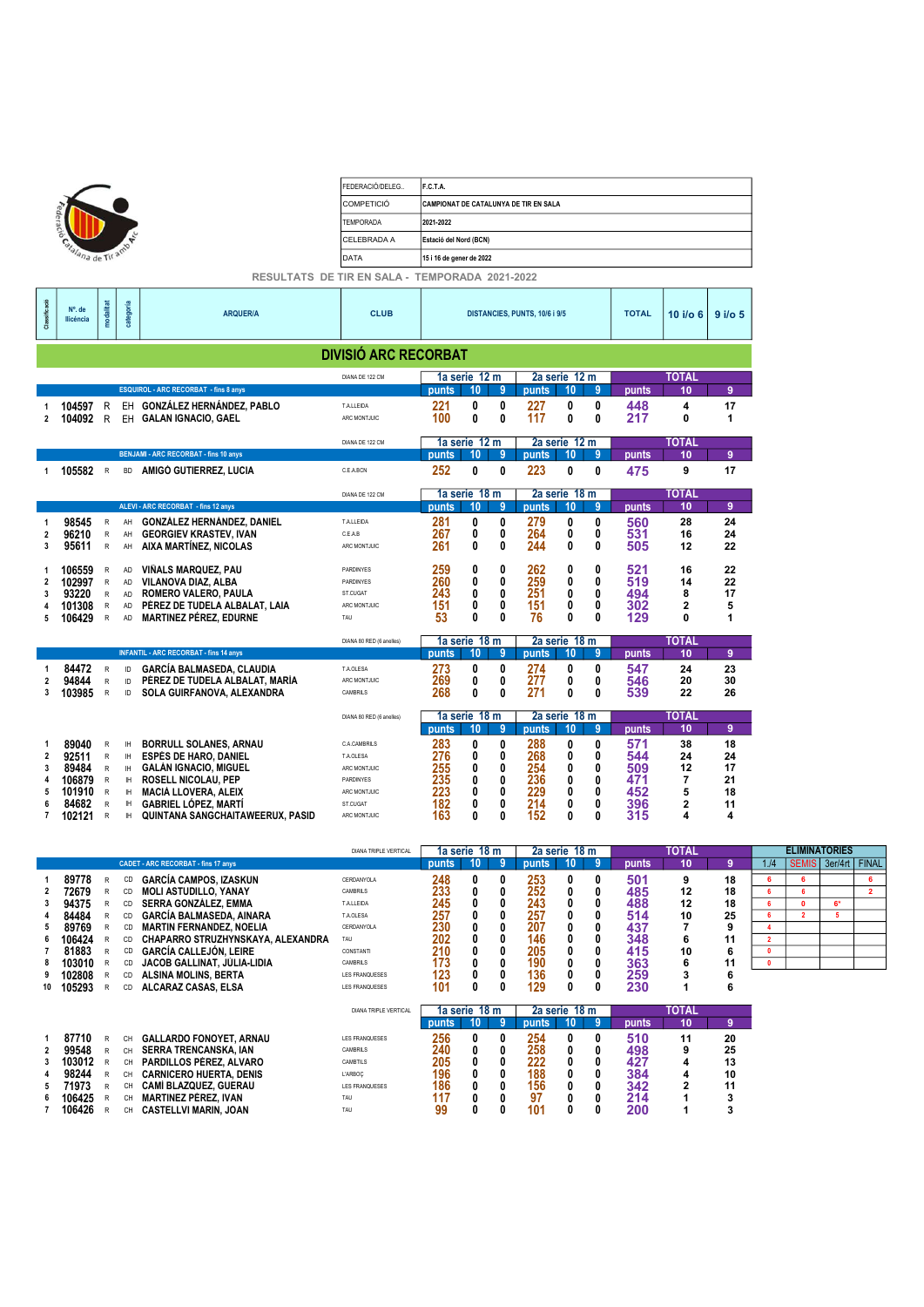

 $\Box$  $\mathcal{L}(\mathcal{A})$ 

| <b>FEDERACIÓ/DELEG</b> | F.C.T.A.                              |  |  |  |  |  |  |  |
|------------------------|---------------------------------------|--|--|--|--|--|--|--|
| COMPETICIÓ             | CAMPIONAT DE CATALUNYA DE TIR EN SALA |  |  |  |  |  |  |  |
| <b>ITEMPORADA</b>      | 2021-2022                             |  |  |  |  |  |  |  |
| <b>ICELEBRADA A</b>    | Estació del Nord (BCN)                |  |  |  |  |  |  |  |
| <b>IDATA</b>           | 15 i 16 de gener de 2022              |  |  |  |  |  |  |  |

## RESULTATS DE TIR EN SALA - TEMPORADA 2021-2022

| Classificació       | N°. de<br>llicéncia | modalitat                    | categoría       | <b>ARQUER/A</b>                                                    | <b>CLUB</b>                       |            |                     |                | DISTANCIES, PUNTS, 10/6 i 9/5 |                     |        | <b>TOTAL</b> | $10 i$ /o 6         | $9$ i/o $5$ |                                      |                      |         |                              |
|---------------------|---------------------|------------------------------|-----------------|--------------------------------------------------------------------|-----------------------------------|------------|---------------------|----------------|-------------------------------|---------------------|--------|--------------|---------------------|-------------|--------------------------------------|----------------------|---------|------------------------------|
|                     |                     |                              |                 |                                                                    | DIANA TRIPLE VERTICAL             |            | 1a serie 18 m       |                |                               | 2a serie 18 m       |        |              | TOTAL               |             |                                      |                      |         |                              |
|                     |                     |                              |                 | JUNIOR - ARC RECORBAT - fins 20 anys                               |                                   | punts      | 10                  | 9              | punts                         | 10                  | 9      | punts        | 10                  | 9           |                                      |                      |         |                              |
| 1<br>2              | 91663<br>92578      | $\mathsf{R}$<br>${\sf R}$    | JH<br>JH        | ZAMORA GARCIA, PABLO<br><b>MONTERO CAPELLADES, BLAI</b>            | ARC MONTJUIC<br>ARC MONTJUIC      | 269<br>237 | 0<br>0              | 0<br>0         | 267<br>250                    | 0<br>0              | 0<br>0 | 536<br>487   | 22<br>13            | 21<br>20    |                                      |                      |         |                              |
|                     |                     |                              |                 |                                                                    | DIANA TRIPLE VERTICAL             |            | 1a serie 18 m       |                |                               | 2a serie 18 m       |        |              | TOTAL               |             |                                      |                      |         |                              |
|                     |                     |                              |                 |                                                                    |                                   | punts      | 10                  | 9              | punts                         | 10                  | -9     | punts        | 10                  | 9           |                                      |                      |         |                              |
| ำ<br>$\overline{2}$ | 72188<br>103016     | $\mathsf{R}$<br>$\,$ R       | JD<br>JD        | PLA MANJAVACAS, AINA<br><b>BARBERA LÓPEZ, NURIA</b>                | T.A.OLESA<br>CONSTANTI            | 263<br>251 | 0<br>0              | 0<br>0         | 258<br>264                    | 0<br>0              | 0<br>0 | 521<br>515   | 17<br>14            | 18<br>18    |                                      |                      |         |                              |
| 3                   | 72208               | $\mathsf{R}$                 | JD              | DOMINGUEZ GONZALEZ, AIDA                                           | <b>LES FRANQUESES</b>             | 235        | 0                   | 0              | 231                           | 0                   | 0      | 466          | 11                  | 17          |                                      |                      |         |                              |
|                     |                     |                              |                 |                                                                    |                                   |            |                     |                |                               |                     |        |              |                     |             |                                      |                      |         |                              |
|                     |                     |                              |                 | <b>SENIOR - ARC RECORBAT</b>                                       | DIANA TRIPLE VERTICAL             |            | 1a serie 18 m       | 9              |                               | 2a serie 18 m       | 9      |              | TOTAL               |             |                                      |                      |         |                              |
| -1                  |                     |                              |                 |                                                                    |                                   | punts      | 10                  |                | punts                         | 10                  |        | punts        | 10                  | 9           |                                      |                      |         |                              |
| $\overline{2}$      | 70660<br>71881      | $\mathsf{R}$<br>$\mathsf{R}$ | SD<br>SD        | <b>TAJES GARCÍA, MAGDALENA</b><br>PITARCH LAGUNA, MARÍA            | ARC MONTJUIC<br>CAMBRILS          | 256<br>268 | 0<br>0              | 0<br>0         | 262<br>250                    | 0<br>0              | 0<br>0 | 518<br>518   | 22<br>21            | 20<br>18    |                                      |                      |         |                              |
| 3                   |                     | ${\sf R}$                    | SD              | ALVAREZ BANDALA, Mª FERNANDA                                       | <b>T.A.LLEIDA</b>                 | 245        | 0                   | 0              | 248                           | 0                   | 0      | 493          | 15                  | 13          |                                      |                      |         |                              |
| 4                   | 98197               | R                            | SD              | <b>PUJOL SENDRA, MONTSE</b>                                        | OLIVELLA                          | 235        | 0                   | 0              | 244                           | 0                   | 0      | 479          | 12                  | 20          |                                      |                      |         |                              |
| 5                   | 90151               | $\mathsf{R}$                 | SD              | <b>MANZANERA ESTEVE, CRISTINA</b>                                  | ARC MONTJUIC                      | 234        | 0                   | 0              | 242                           | 0                   | 0      | 476          | 14                  | 15          |                                      |                      |         |                              |
| 6                   | 97745               | $\mathsf{R}$                 | SD              | <b>CLUA FERNANDEZ, LAURA</b>                                       | TORREFARRERA                      | 240        | 0                   | 0              | 216                           | 0                   | 0      | 456          | 10                  | 14          |                                      |                      |         |                              |
|                     |                     |                              |                 |                                                                    |                                   |            |                     |                |                               |                     |        |              |                     |             |                                      |                      |         |                              |
|                     |                     |                              |                 |                                                                    | DIANA TRIPLE VERTICAL             |            | 1a serie 18 m       |                |                               | 2a serie 18 m       |        |              | TOTAL               |             |                                      | <b>ELIMINATÓRIES</b> |         |                              |
|                     |                     |                              |                 |                                                                    |                                   | punts      | 10                  | $\overline{9}$ | punts                         | 10                  | 9      | punts        | 10                  | 9           | 1.14                                 | <b>SEMIS</b>         | 3er/4rt | <b>FINAL</b>                 |
|                     |                     |                              |                 |                                                                    |                                   |            |                     |                |                               |                     |        |              |                     |             |                                      |                      |         |                              |
| -1                  | 72168               | $\mathsf{R}$                 | SH              | <b>MERCADER PÉREZ. PABLO</b>                                       | ARC MONTJUIC                      | 277        | 0                   | 0              | 282                           | 0                   | 0      | 559          | 34                  | 19          | 6                                    | 6                    |         | 6                            |
| $\overline{2}$      | 70604               | $\mathsf{R}$                 | SH              | PENA CERVELLO, ARNAU                                               | ARC MONTJUIC                      | 292        | 0                   | 0              | 283                           | 0                   | 0      | 575          | 39                  | 17          | 6                                    | $\overline{7}$       |         | $\overline{2}$               |
| 3<br>4              | 41001               | $\mathsf{R}$                 | SH              | QUILES GARCIA. RAUL                                                | C.A.SANT CUGAT<br>PARDINYES       | 280        | 0                   | 0<br>0         | 256                           | 0                   | 0<br>0 | 536          | 26<br>14            | 19<br>21    | 6<br>6                               | 5<br>1               | 7<br>1  |                              |
| 5                   | 34597<br>87426      | $\mathsf{R}$<br>$\mathsf{R}$ | SH<br>SH        | <b>GONZALEZ ASENCIO, RUBÉN</b><br>TARRAGÓ MARTÍ, JORDI             | PARDINYES                         | 264<br>262 | 0<br>0              | 0              | 251<br>252                    | 0<br>0              | 0      | 515<br>514   | 13                  | 25          | 5                                    |                      |         |                              |
| 6                   | 89776               | ${\sf R}$                    | SH              | <b>GARCIA BELLIDO, VICTOR</b>                                      | CERDANYOLA                        | 244        | 0                   | 0              | 255                           | 0                   | 0      | 499          | 13                  | 18          | 4                                    |                      |         |                              |
| $\overline{7}$      | 95125               | $\mathsf{R}$                 | SH              | GÓMEZ GONZÁLEZ, ROBERTO                                            | A.MONTJUIC                        | 252        | 0                   | 0              | 245                           | 0                   | 0      | 497          | 9                   | 25          | $\overline{2}$                       |                      |         |                              |
| 8                   | 101733              | $\mathsf{R}$                 | SH              | <b>FRAGUAS CASTANY, ANTONI</b>                                     | <b>SANT CUGAT</b>                 | 217        | 0                   | 0              | 229                           | 0                   | 0      | 446          | 8                   | 12          | $\overline{\mathbf{2}}$              |                      |         |                              |
| 9<br>10             | 13216<br>93221      | $\mathsf{R}$<br>$\mathsf{R}$ | SH<br><b>SH</b> | AZUAGA MERIDA, RAFAEL<br><b>ROMERO CONTRERAS, BRUNO</b>            | ARC MONTJUIC<br>ST. CUGAT         | 214<br>181 | 0<br>0              | 0<br>0         | 220<br>211                    | 0<br>0              | 0<br>0 | 434<br>392   | 8<br>$\overline{7}$ | 10<br>11    |                                      |                      |         |                              |
| 11                  | 106233              | $\mathsf{R}$                 | SH              | <b>GARCÍA TARAZONA, RICARDO</b>                                    | OLIVELLA                          | 173        | 0                   | $\mathbf{0}$   | 187                           | 0                   | 0      | 360          | 4                   | 9           |                                      |                      |         |                              |
|                     |                     |                              |                 |                                                                    |                                   |            |                     |                |                               |                     |        |              |                     |             |                                      |                      |         |                              |
|                     |                     |                              |                 | <b>VETERÀ- ARC RECORBAT</b>                                        | DIANA TRIPLE VERTICAL             | punts      | 1a serie 18 m<br>10 | 9              | punts                         | 2a serie 18 m<br>10 | -9     |              | TOTAL<br>10         | 9           |                                      |                      |         |                              |
| 1                   |                     |                              | VD              |                                                                    | TAU                               |            |                     |                |                               |                     |        | punts        |                     |             |                                      |                      |         |                              |
| 2                   | 91199<br>81885      | ${\sf R}$<br>$\sf R$         | VD              | SUAREZ GARROTE, LAURA Mª<br><b>CASES MENTA, GEMMA</b>              | T.A.OLESA                         | 215<br>145 | 0<br>0              | 0<br>0         | 237<br>209                    | 0<br>0              | 0<br>0 | 452<br>354   | 7<br>3              | 15<br>10    |                                      |                      |         |                              |
|                     |                     |                              |                 |                                                                    |                                   |            |                     |                |                               |                     |        |              |                     |             |                                      | <b>ELIMINATÓRIES</b> |         |                              |
|                     |                     |                              |                 |                                                                    |                                   |            |                     |                |                               |                     |        |              |                     |             | 1.14                                 | <b>SEMIS</b>         | 3er/4rt | <b>FINAL</b>                 |
| 1<br>$\overline{2}$ | 90349<br>96789      | R<br>$\mathsf{R}$            | VH<br>VH        | HERNÁNDEZ HIGUERA. MANUEL                                          | A.C.CASTELLDEFELS<br>C.A.TERRASSA | 263        | 0                   | 0<br>0         | 258                           | 0<br>0              | 0<br>0 | 521          | 14<br>18            | 20<br>18    | 6<br>6                               | 6<br>6               |         | 7<br>$\overline{\mathbf{3}}$ |
| 3                   | 100984              | $\mathsf{R}$                 | VH              | <b>RUEDA CASTRO, JORDI</b><br><b>VALENTIN-FDEZ. MATHIEU, MARCO</b> | CERDANYOLA                        | 256<br>215 | 0<br>0              | 0              | 262<br>222                    | 0                   | 0      | 518<br>437   | $\overline{7}$      | 15          | 6                                    | $\overline{2}$       | 6       |                              |
| 4                   | 99718               | $\mathsf{R}$                 | VH              | <b>PEREZ MAS, DANIEL</b>                                           | C.A.TERRASSA                      | 239        | 0                   | 0              | 261                           | 0                   | 0      | 500          | 11                  | 20          | 6                                    | $\bullet$            | 4       |                              |
| 5                   | 72652               | R                            | VH              | <b>CURIEL LABRADOR, LUIS</b>                                       | TAU                               | 240        | 0                   | 0              | 224                           | 0                   | 0      | 464          | 8                   | 12          | 4                                    |                      |         |                              |
| 6<br>$\overline{7}$ | 97574<br>97746      | $\mathsf{R}$<br>R            | VH<br>VH        | SINFREU VERGARA, ANTONI<br><b>BRAVO NAVAS, JOSE</b>                | <b>T.A.ENCAMP</b><br>PARDINYES    | 212<br>177 | 0<br>0              | 0<br>0         | 172<br>231                    | 0<br>0              | 0<br>0 | 384<br>408   | 4<br>6              | 14<br>12    | $\overline{\mathbf{2}}$<br>$\bullet$ |                      |         |                              |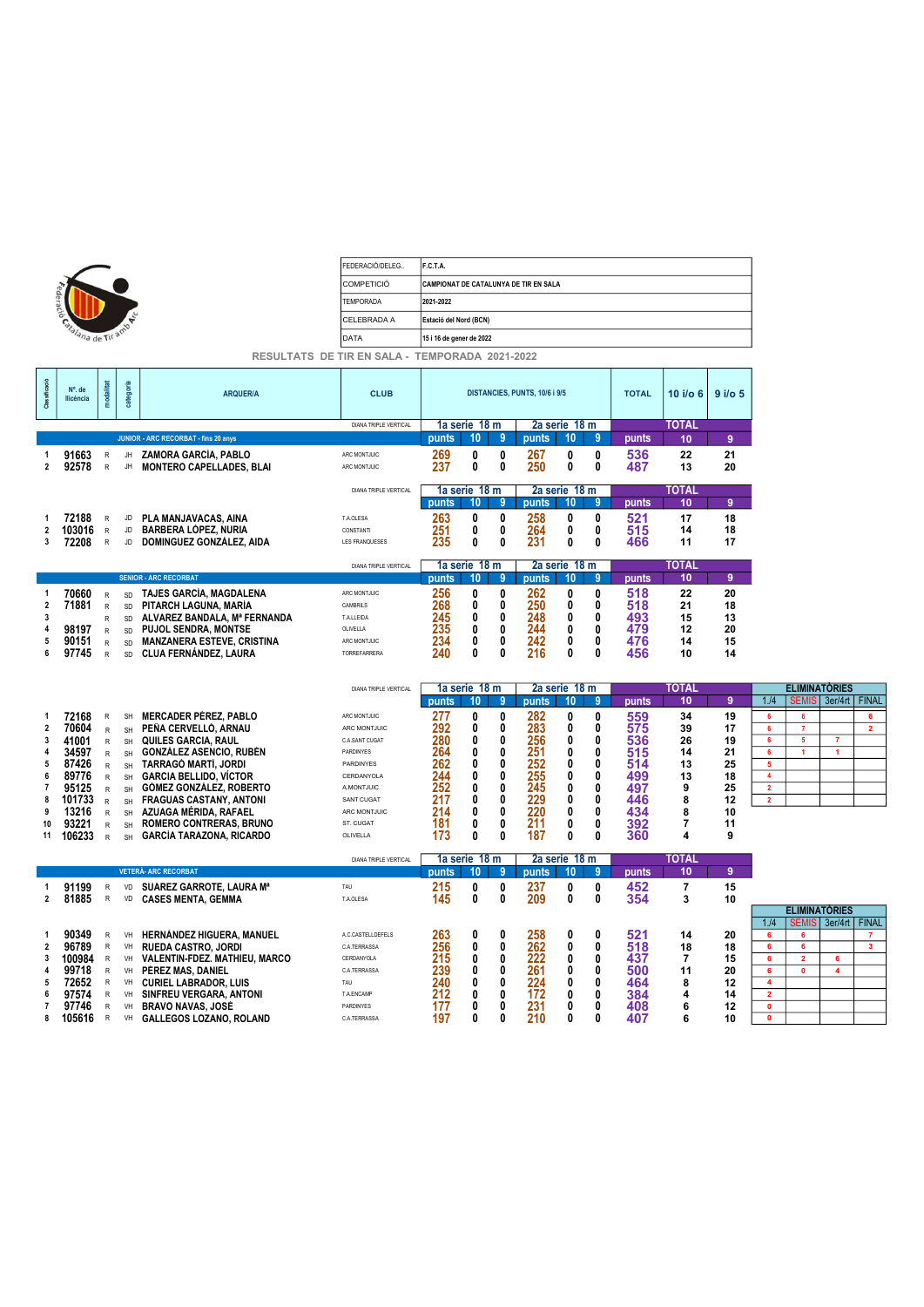|                              |                    |                             |           |                                                               | FEDERACIÓ/DELEG              | F.C.T.A.                 |                     |              |                                       |                     |                |              |                    |                |
|------------------------------|--------------------|-----------------------------|-----------|---------------------------------------------------------------|------------------------------|--------------------------|---------------------|--------------|---------------------------------------|---------------------|----------------|--------------|--------------------|----------------|
|                              |                    |                             |           |                                                               | <b>COMPETICIÓ</b>            |                          |                     |              | CAMPIONAT DE CATALUNYA DE TIR EN SALA |                     |                |              |                    |                |
|                              |                    |                             |           |                                                               | <b>TEMPORADA</b>             | 2021-2022                |                     |              |                                       |                     |                |              |                    |                |
|                              | 'n                 |                             |           |                                                               | CELEBRADA A                  | Estació del Nord (BCN)   |                     |              |                                       |                     |                |              |                    |                |
|                              | Grafana de Tiramio |                             |           |                                                               | <b>DATA</b>                  | 15 i 16 de gener de 2022 |                     |              |                                       |                     |                |              |                    |                |
|                              |                    |                             |           | RESULTATS DE TIR EN SALA - TEMPORADA 2021-2022                |                              |                          |                     |              |                                       |                     |                |              |                    |                |
|                              |                    |                             |           |                                                               |                              |                          |                     |              |                                       |                     |                |              |                    |                |
| Classificació                | N°. de             | modalitat                   | categoría | <b>ARQUER/A</b>                                               | <b>CLUB</b>                  |                          |                     |              | DISTANCIES, PUNTS, 10/6 i 9/5         |                     |                | <b>TOTAL</b> | 10 i/o 6           | $9$ i/o $5$    |
|                              | llicéncia          |                             |           |                                                               |                              |                          |                     |              |                                       |                     |                |              |                    |                |
|                              |                    |                             |           |                                                               | <b>DIVISIÓ ARC COMPOST</b>   |                          |                     |              |                                       |                     |                |              |                    |                |
|                              |                    |                             |           |                                                               | DIANA 122 cm                 |                          | 1a serie 18 m       |              |                                       | 2a serie 18 m       |                |              | <b>TOTAL</b>       |                |
|                              |                    |                             |           | ALEV I - ARC COMPOST - fins 17 anys                           |                              | punts                    | 10                  | 9            | punts                                 | 10                  | 9              | punts        | 10                 | $\overline{9}$ |
| 1                            | 81874              | $\mathsf{C}$                | AH        | <b>GARCÍA CALLEJÓN, UNAI</b>                                  | CONSTANTI                    | 282                      | 0                   | 0            | 274                                   | 0                   | 0              | 556          | 27                 | 29             |
| $\overline{2}$               | 106319             | $\mathbf{C}$                | AH        | <b>SERRA TRENCANSKA, MARTÍ</b>                                | CAMBRILS                     | 272                      | 0                   | $\mathbf{0}$ | 271                                   | 0                   | 0              | 543          | 21                 | 26             |
|                              |                    |                             |           |                                                               | <b>DIANA TRIPLE VERTICAL</b> |                          | 1a serie 18 m       |              |                                       | 2a serie 18 m       |                |              | <b>TOTAL</b>       |                |
|                              |                    |                             |           | <b>JUNIOR - ARC COMPOST</b>                                   |                              | punts                    | 10                  | 9            | punts                                 | 10                  | 9              | punts        | 10                 | 9              |
| 1                            | 94330              | C                           | JD        | SINFREU ABAD, NURIA                                           | <b>T.A.ENCAMP</b>            | 276                      | 0                   | 0            | 274                                   | 0                   | 0              | 550          | 18                 | 36             |
|                              |                    |                             |           |                                                               | <b>DIANA TRIPLE VERTICAL</b> |                          | 1a serie 18 m       |              |                                       | 2a serie 18 m       |                |              | <b>TOTAL</b>       |                |
|                              |                    |                             |           | <b>SENIOR - ARC COMPOST</b>                                   |                              | punts                    | 10                  | 9            | punts                                 | 10                  | 9              | punts        | 10                 | 9              |
| 1                            | 84989              | C                           | SD        | <b>SEMIS ASTIER, ESTER</b>                                    | C.A.TERREASSA                | 274                      | 0                   | 0            | 280                                   | 0                   | 0              | 554          | 21                 | 32             |
| 2<br>$\overline{\mathbf{3}}$ | 72579              | $\mathsf{C}$                | SS        | <b>BAUTISTA ROSELL, MIRIAM</b>                                | CERDANYOLA                   | 275                      | 0                   | 0            | 265                                   | 0<br>0              | 0              | 540          | 18                 | 33             |
|                              | 97907              | $\mathbb C$                 | SD        | MOURA RIBEIRO GOMES DE SOUSA, ALEX.                           | <b>DRACO SAGITTARIS</b>      | 265                      | 0                   | 0            | 266                                   |                     | 0              | 531          | 10                 | 38             |
|                              |                    |                             |           |                                                               | <b>DIANA TRIPLE VERTICAL</b> |                          | 1a serie 18 m       |              |                                       | 2a serie 18 m       |                |              | <b>TOTAL</b>       |                |
|                              |                    |                             |           |                                                               |                              | punts                    | 10                  | 9            | punts                                 | 10                  | $\overline{9}$ | punts        | 10                 | $\overline{9}$ |
| 1                            | 84497              | $\mathsf{C}$                | SH        | PÉREZ PÉREZ, JOSÉ                                             | C.T.A.RUBI                   | 287                      | 0                   | 0            | 288                                   | 0                   | 0              | 575          | 35                 | 25             |
| 2                            | 90871              | C                           |           | SH <b>AIXA TORRES, FERNANDO</b>                               | ARC MONTJUIC                 | 280                      | 0                   | 0            | 278                                   | 0                   | 0              | 558          | 22                 | 34             |
| 3<br>4                       | 84548<br>19316     | $\mathbb C$<br>$\mathsf{C}$ | <b>SH</b> | SH PLA BORT, ERIC<br>PRIETO MARTIN, SANTIAGO                  | C.A. SALT<br>A.MONTJUIC      | 279<br>278               | 0<br>0              | 0<br>0       | 279<br>278                            | 0<br>0              | 0<br>0         | 558<br>556   | 21<br>18           | 36<br>40       |
| 5                            | 72685              | $\mathbb C$                 | SH        | <b>GARCÍA FERNÁNDEZ, ANTONIO JOSÉ</b>                         | CONSTANTI                    | 275                      | 0                   | $\mathbf{0}$ | 279                                   | $\mathbf{0}$        | 0              | 554          | 18                 | 36             |
|                              |                    |                             |           |                                                               |                              |                          |                     |              |                                       |                     |                |              |                    |                |
|                              |                    |                             |           | <b>VETERÀ - ARC COMPOST</b>                                   | <b>DIANA TRIPLE VERTICAL</b> | punts                    | 1a serie 18 m<br>10 | 9            | punts                                 | 2a serie 18 m<br>10 | 9              |              | <b>TOTAL</b><br>10 | $\overline{9}$ |
|                              |                    |                             |           |                                                               |                              |                          |                     |              |                                       |                     |                | punts        |                    |                |
| 1<br>2                       | 40625<br>90111     | C<br>$\mathsf{C}$           | VH<br>VH  | <b>CUELLO PÉREZ, SANTIAGO</b><br><b>MEDINA ALONSO, CARLOS</b> | <b>TERRASSA</b><br>URGELL    | 273<br>267               | 0<br>0              | 0<br>0       | 268<br>274                            | 0<br>0              | 0<br>0         | 541<br>541   | 8<br>18            | 48<br>29       |
| 3                            | 72153              | C                           | VH        | MUÑOZ TREJO, JOSÉ MANUEL                                      | A.MONTJUIC                   | 265                      | 0                   | 0            | 273                                   | 0                   | 0              | 538          | 15                 | 37             |
| 4                            | 87061              | $\mathsf{C}$                | VH        | <b>MARTÍNEZ PERAL, JUAN RAMÓN</b>                             | CERDANYOLA                   | 273                      | 0                   | 0            | 262                                   | 0                   | 0              | 535          | 10                 | 43             |
| 5                            | 72052              | $\mathsf{C}$                | VH        | <b>BENITO SANZ, EMILIO JOSÉ</b>                               | A.C.CASTELLDEFELS            | 269                      | 0                   | $\mathbf{0}$ | 253                                   | <sup>0</sup>        | 0              | 522          | 14                 | 32             |

|    |                 |                        |                                                                   | <b>DIVISIÓ ARC INSTINTIU</b>          |            |               |        |            |               |    |            |              |         |                |              |                      |                |
|----|-----------------|------------------------|-------------------------------------------------------------------|---------------------------------------|------------|---------------|--------|------------|---------------|----|------------|--------------|---------|----------------|--------------|----------------------|----------------|
|    |                 |                        |                                                                   | DIANA 80 RED (6 anelles)              |            | 1a serie 18 m |        |            | 2a serie 18 m |    |            | TOTAL        |         |                |              |                      |                |
|    |                 |                        | <b>JUNIOR - ARC INSTINTIU</b>                                     |                                       | punts      | 6             | 5      | punts      | -6            | 5  | punts      | 6            | 5       |                |              |                      |                |
|    | 82970           | JH                     | SANCHEZ ABAD, ADRIÁN                                              | CERDANYOLA                            | 171        | 0             | 0      | 201        | 0             | 0  | 372        | 4            |         |                |              |                      |                |
|    |                 |                        |                                                                   | DIANA 80 RED (6 anelles)              |            | 1a serie 18 m |        |            | 2a serie 18 m |    |            | TOTAL        |         |                |              |                      |                |
|    |                 |                        | <b>SENIOR - ARC INSTINTIU</b>                                     |                                       | punts      | -6            | 5      | punts      | -6            | -5 | punts      | 6            | 5       |                |              |                      |                |
|    | 92854           | SD                     | <b>MONFORT FERNANDEZ, MIRIAM</b>                                  | ARC MONTJUIC                          | 270        | 0             | 0      | 274        |               |    | 544        | 23           | 21      |                |              |                      |                |
|    | 88068           | SD                     | SANSA CODINA, CRISTINA                                            | OLIVELLA                              | 244        | 0             | 0      | 257        | 0             |    | 501        | 6            | 25      |                |              |                      |                |
|    | 82967           | SD                     | ABAD HERAS, ALICIA                                                | CERDANYOLA                            | 252        | 0             | 0      | 228        | 0             |    | 480        | 8            | 20      |                |              |                      |                |
|    | 89313           | SD                     | <b>SAEZ TAMAYO, LOLI</b>                                          | ST.ANDREU BARCA                       | 227        |               | 0      | 247        |               |    | 474        |              | 16      |                |              |                      |                |
|    | 71296           | SD                     | <b>BACH MARTINEZ, MARGARITA</b>                                   | CERDANYOLA                            | 226        | 0             | 0      | 229        | 0             |    | 455        | 6            | 16      |                |              |                      |                |
|    |                 |                        |                                                                   |                                       |            |               |        |            |               |    |            |              |         |                |              |                      |                |
|    |                 |                        |                                                                   | DIANA 80 RED (6 anelles)              |            | 1a serie 18 m |        |            | 2a serie 18 m |    |            | <b>TOTAL</b> |         |                |              | <b>ELIMINATÓRIES</b> |                |
|    |                 |                        |                                                                   |                                       | punts      | 6             | 5      | punts      |               | 5  | punts      | 6            | 5       | 1.14           | <b>SEMIS</b> | 3er/4rt   FINAL      |                |
|    | 87848           | <b>SH</b>              | QUEROL GUARDIOLA, JUANJO                                          | ST.ANDREU BARCA                       | 291        | 0             | 0      | 290        |               |    | 581        | 42           | 17      | 5              | 7            |                      | $\overline{7}$ |
|    | 82969           | SH                     | SÁNCHEZ MIRABAL, JUAN CARLOS                                      | CERDANYOLA                            | 281        | 0             | 0      | 272        |               |    | 553        | 25           | 26      | 6              | 6            |                      | 3              |
|    | 90871           | <b>SH</b>              | AIXA TORRES, FERNANDO                                             | ARC MONTJUIC                          | 271        |               | 0      | 270        |               |    | 541        | 21           | 24      | 6              |              | 6                    |                |
|    | 91287           | <b>SH</b>              | ROMERO LUZARDO, MOISÉS                                            | C.E.MOLINS DE REI                     | 266        | 0             | 0      | 267        |               |    | 533        | 20           | 21      | 6              | 5            | $\overline{2}$       |                |
|    | 13216           | <b>SH</b>              | AZUAGA MÉRIDA. RAFAEL                                             | ARC MONTJUIC                          | 264        |               |        | 262        |               |    | 526        | 14           | 28      | 3              |              |                      |                |
|    | 99487           | <b>SH</b>              | <b>LORENZO BARRIENDOS, EDGAR</b>                                  | ST.ANDREU BARCA                       | 267        |               | 0      | 271        |               |    | 538        | 22           | 23      | $\overline{2}$ |              |                      |                |
|    | 88228           | SH                     | PÉREZ RIBAS, FCO. JAVIER                                          | ARC MONTJUIC                          | 262        |               |        | 259        |               |    | 521        | 18           | 19      | 1              |              |                      |                |
|    | 82979           | SH                     | <b>CÁRCAMO CANUTO, CARLOS</b>                                     | <b>RUBI</b>                           | 271        |               | 0      | 274        |               |    | 545        | 21           | 25      | $\mathbf{0}$   |              |                      |                |
|    | 106380          | SH                     | <b>COMPTE ANDRÉS.PAU</b>                                          | CERDANYOLA                            | 246        |               | 0      | 257        |               |    | 503        | 12           | 20      |                |              |                      |                |
| 10 | 82365<br>104159 | <b>SH</b><br><b>SH</b> | <b>IGARTUA BAÑOS, ORIOL</b><br>PÉREZ DE TUDELA BERNAL, PEDRO JOSÉ | <b>LES FRANQUESES</b><br>ARC MONTJUIC | 236<br>214 |               | 0<br>0 | 225<br>230 |               |    | 461<br>444 |              | 9<br>10 |                |              |                      |                |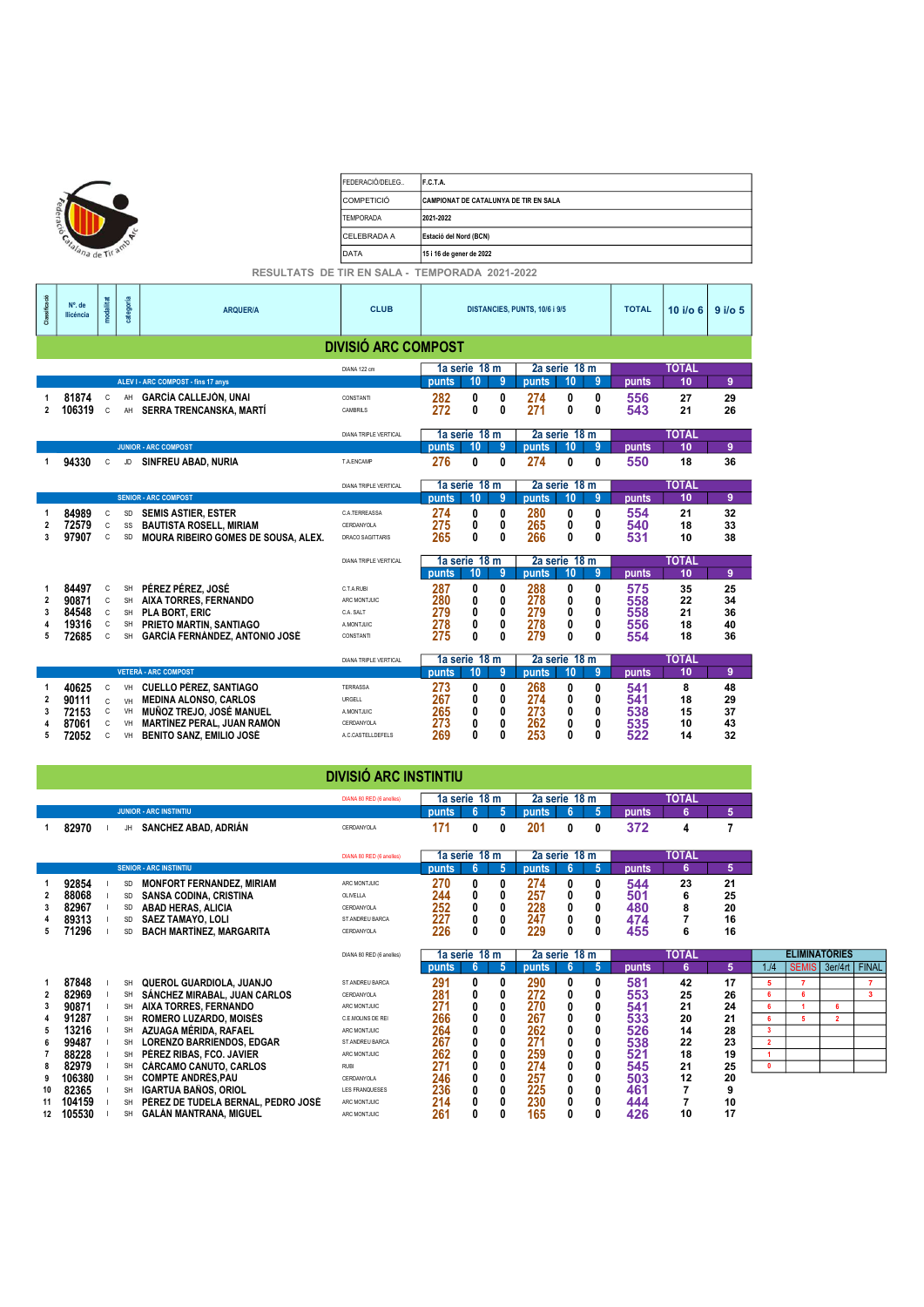

| FEDERACIÓ/DELEG  | F.C.T.A.                              |
|------------------|---------------------------------------|
| ΙςοΜΡΕΤΙΟΙΌ      | CAMPIONAT DE CATALUNYA DE TIR EN SALA |
| <b>TFMPORADA</b> | 2021-2022                             |
| ICELEBRADA A     | Estació del Nord (BCN)                |
| <b>DATA</b>      | 15 i 16 de gener de 2022              |

RESULTATS DE TIR EN SALA - TEMPORADA 2021-2022

| ÷.<br>ౘ | $N^{\circ}$ . de<br><b>Ilicéncia</b> | odalitat |    | <b>ARQUER/A</b>                   | <b>CLUB</b>              |       |                |   | DISTANCIES, PUNTS, 10/6 i 9/5 |               |   | <b>TOTAL</b> | $10 i$ / $06$ | $9$ i/o 5 |      |   |                         |    |
|---------|--------------------------------------|----------|----|-----------------------------------|--------------------------|-------|----------------|---|-------------------------------|---------------|---|--------------|---------------|-----------|------|---|-------------------------|----|
|         |                                      |          |    |                                   | DIANA 80 RED (6 anelles) |       | 1a serie  18 m |   |                               | 2a serie 18 m |   |              | <b>TOTAL</b>  |           |      |   | <b>ELIMINATÓRIES</b>    |    |
|         |                                      |          |    | <b>VETERÀ - ARC INSTINTIU</b>     |                          | punts |                |   | punts                         |               |   | punts        | ь             | 5         | 1.14 |   | SEMIS   3er/4rt   FINAL |    |
|         | 40253                                |          | VH | GIMENO LOZANO, JOSÉ LUIS          | LES FRANQUESES           | 259   |                | 0 | 257                           |               | 0 | 516          | 8             | 27        |      | 6 |                         | 6. |
|         | 72530                                |          | VH | <b>CATALAN CALVO, FERRAN</b>      | ST.ANDREU BARCA          | 262   |                | 0 | 264                           |               |   | 526          | 16            | 20        |      |   |                         |    |
|         | 90962                                |          | VH | MARTÍ SIMÓ. VÍCTOR MANUEL         | A.C.CASTELLDEFELS        | 267   |                |   | 264                           |               |   | 531          | 15            | 27        |      |   |                         |    |
|         | 102118                               |          |    | <b>MIRÓN MORUJO. MANUEL JOSÉ</b>  | ST.ANDREU BARCA          | 263   |                | 0 | 260                           |               |   | 523          | 11            | 31        |      |   |                         |    |
|         | 86422                                |          | VH | <b>GARCÍA SERRANO, RAMÓN</b>      | <b>CLUB ARC MONTJUIC</b> | 265   |                | 0 | 252                           |               |   | 517          | 15            | 18        |      |   |                         |    |
|         | 41296                                |          | VH | <b>BARQUERO MARTINEZ, ALBERTO</b> | LES FRANQUESES           | 273   |                | 0 | 263                           |               |   | 536          | 18            | 25        |      |   |                         |    |
|         | 89315                                |          | VH | <b>RUBIO MARTIN, PEDRO</b>        | ST.ANDREU BARCA          | 263   |                | 0 | 256                           |               |   | 519          | 8             | 28        |      |   |                         |    |
|         | 102633                               |          | VH | <b>VALLE ARIAS, ANTONIO</b>       | C.A.TERRASSA             | 255   |                | 0 | 263                           |               |   | 518          | 11            | 26        |      |   |                         |    |
|         | 97396                                |          | VH | ARTESERO GONZÁLEZ, HELIOS         | ST.ANDREU BARCA          | 250   |                |   | 259                           |               |   | 509          | 13            | 17        |      |   |                         |    |
| 10      | 41343                                |          | VH | RIOSALIDO NÚÑEZ, FERRAN           | ARC SET                  | 245   |                | 0 | 250                           |               |   | 495          |               | 20        |      |   |                         |    |
| 11      | 40315                                |          | VH | ABELLAN OLIVA, ANTONIO            | A.C.CASTELLDEFELS        | 253   |                | 0 | 236                           |               |   | 489          | h             | 20        |      |   |                         |    |

|  | <b>DIVISIO ARC RECTE (LONG BOW)</b> |  |  |
|--|-------------------------------------|--|--|
|--|-------------------------------------|--|--|

|                                                                                                                                                                                   |                                                                                                                                                          |        |                                                                            |                                                                                                                                                                                                                                                                                                                                                                                                               | DIANA 80 RED (6 anelles)                                                                                                                                                                                              | 1a serie 18 m                                                                           |                                   |                                                               | 2a serie 18 m                                                                           |                                                               |                                                                          |                                                                                         | TOTAL                                                                          |                                                                   |                                                                                                            |                                                     |                              |                                           |
|-----------------------------------------------------------------------------------------------------------------------------------------------------------------------------------|----------------------------------------------------------------------------------------------------------------------------------------------------------|--------|----------------------------------------------------------------------------|---------------------------------------------------------------------------------------------------------------------------------------------------------------------------------------------------------------------------------------------------------------------------------------------------------------------------------------------------------------------------------------------------------------|-----------------------------------------------------------------------------------------------------------------------------------------------------------------------------------------------------------------------|-----------------------------------------------------------------------------------------|-----------------------------------|---------------------------------------------------------------|-----------------------------------------------------------------------------------------|---------------------------------------------------------------|--------------------------------------------------------------------------|-----------------------------------------------------------------------------------------|--------------------------------------------------------------------------------|-------------------------------------------------------------------|------------------------------------------------------------------------------------------------------------|-----------------------------------------------------|------------------------------|-------------------------------------------|
|                                                                                                                                                                                   |                                                                                                                                                          |        |                                                                            | <b>SENIOR - LONG BOW</b>                                                                                                                                                                                                                                                                                                                                                                                      |                                                                                                                                                                                                                       | punts                                                                                   | 6                                 | 5                                                             | punts                                                                                   | 6                                                             | 5                                                                        | punts                                                                                   | 6                                                                              | 5 <sup>5</sup>                                                    |                                                                                                            |                                                     |                              |                                           |
| 91075<br>89766<br>71858<br>3<br>101437<br>4                                                                                                                                       | L<br>L                                                                                                                                                   | L<br>L | SD<br>SD<br>SD<br>SD                                                       | <b>AGUIRRE POLO, MONTSE</b><br>DELGADO FALCÓN, MARIA-JOSÉ<br><b>MARTINEZ BAZÁN, TANIA</b><br><b>MARTÍNEZ OCHOA, ROSA</b>                                                                                                                                                                                                                                                                                      | C.C.T.A<br>CERDANYOLA<br>C.C.T.A<br><b>LES FRANQUESES</b>                                                                                                                                                             | 254<br>229<br>236<br>228                                                                |                                   | 0<br>0<br>0<br>U                                              | 257<br>238<br>229<br>205                                                                | 0<br>0<br>0<br>U                                              | 0<br>0<br>0<br>$\mathbf{0}$                                              | 511<br>467<br>465<br>433                                                                | 13<br>8<br>10<br>3                                                             | 21<br>13<br>12<br>10                                              |                                                                                                            |                                                     |                              |                                           |
|                                                                                                                                                                                   |                                                                                                                                                          |        |                                                                            |                                                                                                                                                                                                                                                                                                                                                                                                               | DIANA 80 RED (6 anelles)                                                                                                                                                                                              | 1a serie 18 m<br>punts                                                                  | 6                                 | 5                                                             | 2a serie 18 m<br><b>punts</b>                                                           | 6                                                             | 5                                                                        | punts                                                                                   | <b>TOTAL</b><br>6                                                              | 5                                                                 | 1.14                                                                                                       | <b>ELIMINATÓRIES</b><br><b>SEMIS</b>                | 3er/4rt                      | <b>FINAL</b>                              |
| 90398<br>1666<br>$\overline{\phantom{a}}$<br>92951<br>3<br>18016<br>88067<br>5<br>71036<br>103131<br>103125<br>8<br>71088<br>9<br>71183<br>10<br>11<br>98966<br>12<br>93785<br>13 | $\mathsf{L}$<br><b>L</b><br>$\mathsf{L}$<br>$\mathsf{L}$<br>$\mathsf{L}$<br>$\mathsf{L}$<br>$\mathsf{L}$<br>$\mathsf{L}$<br>$\mathsf{L}$<br>$\mathsf{L}$ | L      | SH<br>SH<br>SH<br>SH<br>SH<br>SH<br>SH<br>SH<br>SH<br>SH<br>SH<br>SH<br>SH | <b>GONZÁLEZ POLAINA, DAVID</b><br><b>MARTINEZ MARTINEZ, DIONI</b><br><b>SALERNO, MARCO</b><br><b>FERNÁNDEZ BUIL, XAVIER</b><br>ALMIRALL PAÜLS, JORDI<br><b>FLORES DELGADO, ENRIQUE</b><br><b>MARTÍNEZ CABALLERO, JOSEP ORIOL</b><br><b>CÁCERES GALLEGO, JOSÉ ANTONIO</b><br>ÁLVAREZ MARTÍNEZ, AVELINO<br>RUIZ CABEZA, JUAN JOSÉ<br>PLA CASELLAS, ADRIÀ<br><b>RARIS CRESPO, MANEL</b><br>SIERRA MARTÍNEZ, ALEX | C.C.T.A.<br><b>MONTSANT</b><br>C.T.A.COSTA BRAVA 3D<br><b>MONTSANT</b><br>OLIVELLA<br><b>RUBI</b><br>ST ANDREU BARCA<br>ST ANDREU BARCA<br>COSTA BRAVA 3D<br>C.C.T.A<br>SALT<br>ARC MONTJUIC<br><b>LES FRANQUESES</b> | 236<br>251<br>253<br>259<br>246<br>258<br>237<br>240<br>217<br>213<br>180<br>155<br>169 | $\Omega$                          | 0<br>0<br>0<br>0<br>0<br>0<br>0<br>0<br>0<br>0<br>0<br>0<br>0 | 226<br>258<br>230<br>255<br>230<br>273<br>229<br>226<br>226<br>206<br>184<br>206<br>189 | 0<br>0<br>0<br>0<br>0<br>0<br>0<br>0<br>0<br>0<br>0<br>0<br>O | 0<br>0<br>0<br>0<br>0<br>0<br>0<br>0<br>0<br>0<br>0<br>0<br>$\mathbf{0}$ | 462<br>509<br>483<br>514<br>476<br>531<br>466<br>466<br>443<br>419<br>364<br>361<br>358 | 8<br>11<br>9<br>11<br>6<br>18<br>13<br>6<br>5<br>5<br>$\overline{2}$<br>0<br>5 | 15<br>23<br>17<br>27<br>17<br>27<br>8<br>14<br>13<br>5<br>15<br>6 | $\overline{7}$<br>6<br>6<br>6<br>$\overline{4}$<br>$\overline{\mathbf{3}}$<br>$\mathbf{0}$<br>$\mathbf{0}$ | 6<br>$\overline{7}$<br>5<br>$\overline{\mathbf{3}}$ | 6<br>$\overline{2}$          | 6<br>$\mathbf{0}$                         |
|                                                                                                                                                                                   |                                                                                                                                                          |        |                                                                            |                                                                                                                                                                                                                                                                                                                                                                                                               | DIANA 80 RED (6 anelles)                                                                                                                                                                                              | 1a serie 18 m                                                                           |                                   |                                                               | 2a serie 18 m                                                                           |                                                               |                                                                          |                                                                                         | <b>TOTAL</b>                                                                   |                                                                   |                                                                                                            | <b>ELIMINATORIES</b>                                |                              |                                           |
|                                                                                                                                                                                   |                                                                                                                                                          |        |                                                                            | <b>VETERÀ - LONG BOW</b>                                                                                                                                                                                                                                                                                                                                                                                      |                                                                                                                                                                                                                       | punts                                                                                   |                                   | 5                                                             | punts                                                                                   | 6                                                             | 5                                                                        | punts                                                                                   | $6\phantom{a}$                                                                 | 5                                                                 | 1.14                                                                                                       | <b>SEMIS</b>                                        | 3er/4rt   FINAL              |                                           |
| 14395<br>42895<br>85928<br>3<br>16716<br>72281<br>40927<br>86141<br>34482<br>8                                                                                                    | <b>L</b><br>$\mathsf{L}$<br>$\mathsf{L}$<br>$\mathsf{L}$<br>$\mathsf{L}$<br>$\mathsf{L}$                                                                 |        | VH<br>VH<br>VH<br>VH<br>VH<br>VH<br>VH<br>VH                               | <b>SÁNCHEZ LAMARCA. JOSEP</b><br><b>MORENO ALEJOS, FORTUNATO</b><br><b>CANDEAL BANUS, JOSEP</b><br>PÉREZ MESAS, JOSÉ<br>AMAT BERTRAN, JULI<br>RUIZ PÉREZ. JOSÉ LUIS<br><b>MORERA RIERA, JOSEP</b><br><b>IGARTUA MOLLFULLEDA, JOSEP</b>                                                                                                                                                                        | C.C.T.A.<br>CERDANYOLA<br><b>LES FRANQUESES</b><br>A.E.C PUIGVERD<br>COSTA BRAVA 3D<br>C.A.C.<br><b>LES FRANQUESES</b><br><b>LES FRANQUESES</b>                                                                       | 249<br>252<br>247<br>243<br>248<br>229<br>214<br>189                                    | 0<br>$\mathbf{0}$<br>$\mathbf{0}$ | 0<br>0<br>0<br>0<br>0<br>0<br>0<br>$\mathbf{0}$               | 249<br>263<br>256<br>245<br>249<br>227<br>186<br>174                                    | 0<br>0<br>0<br>0<br>0<br>0<br>0<br>0                          | 0<br>0<br>0<br>0<br>0<br>$\mathbf{0}$<br>0<br>$\mathbf{0}$               | 498<br>515<br>503<br>488<br>497<br>456<br>400<br>363                                    | 11<br>14<br>10<br>6<br>10<br>8<br>5<br>$\mathbf{2}$                            | 22<br>23<br>20<br>20<br>18<br>17<br>9<br>13                       | 6<br>6<br>6<br>6<br>5<br>$\overline{2}$<br>$\mathbf{0}$<br>$\mathbf{0}$                                    | 6<br>6<br>$\overline{2}$<br>-5                      | $\mathbf{0}$<br>$\mathbf{r}$ | $\overline{7}$<br>$\overline{\mathbf{3}}$ |
|                                                                                                                                                                                   |                                                                                                                                                          |        |                                                                            |                                                                                                                                                                                                                                                                                                                                                                                                               | DIVISIÓ ARC NU                                                                                                                                                                                                        |                                                                                         |                                   |                                                               |                                                                                         |                                                               |                                                                          |                                                                                         |                                                                                |                                                                   |                                                                                                            |                                                     |                              |                                           |

|                                            | DIANA DE 122 CM | 1a serie |    | 18 m | 2a serie | 18 m |  | <b>TOTAL</b> |    |  |  |  |
|--------------------------------------------|-----------------|----------|----|------|----------|------|--|--------------|----|--|--|--|
| ALEVI - ARC NU - fins 8 anys               |                 | punts'   | 10 |      | punts    | .10  |  | punts        | 10 |  |  |  |
| 103905<br><b>DELCLOS URAT. YUSUF</b><br>AH | LES FRANQUESES  | 205      |    |      | 189      |      |  | 394          |    |  |  |  |